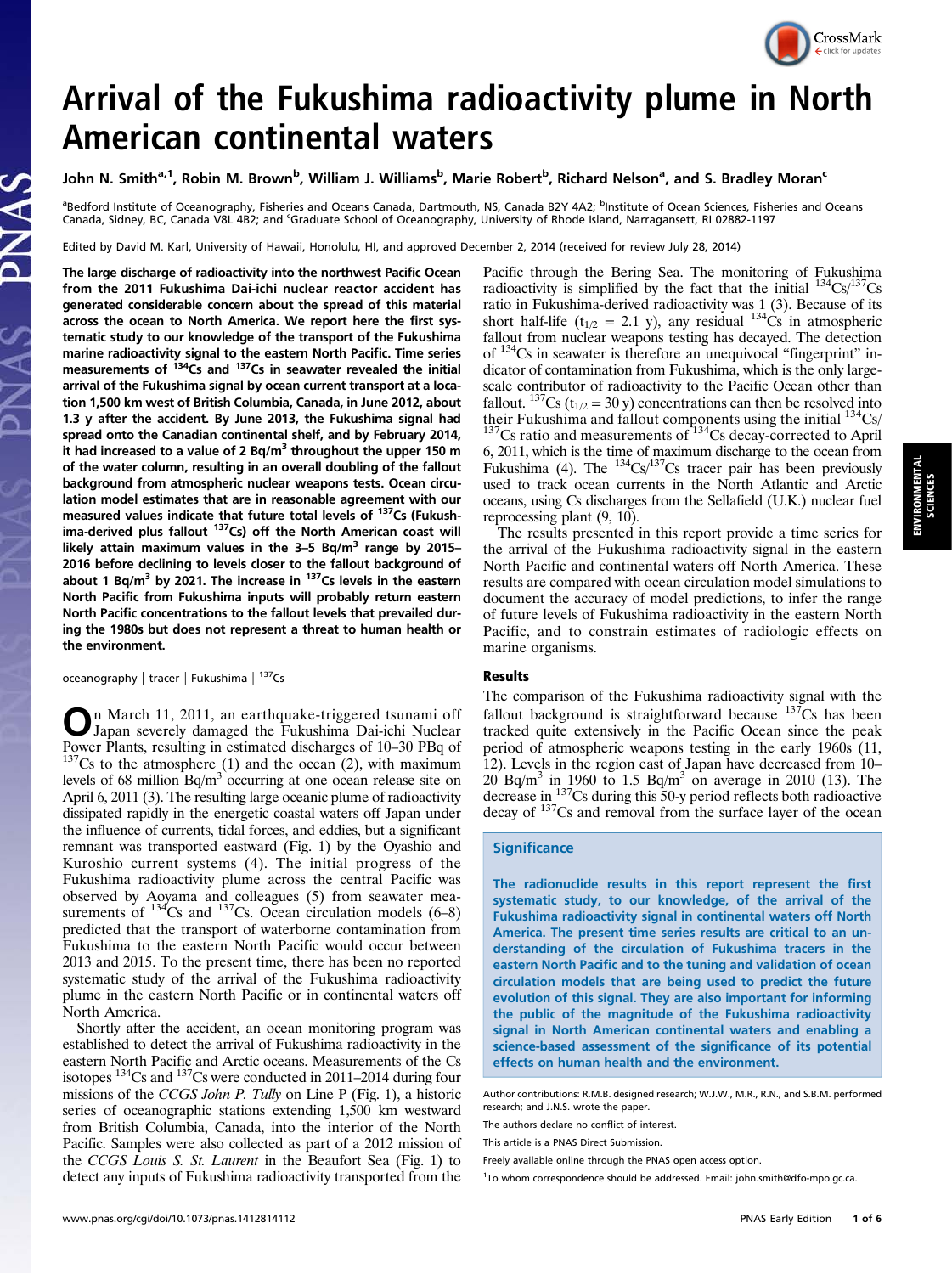

Fig. 1. Map showing the location of the site of the Fukushima Dai-ichi Nuclear Power Plant accident in Japan. Stations are indicated at which seawater samples were collected in 2011–2014 on Line P and in 2012 in the Beaufort Sea. Box B represents the model domain for which Fukushima-derived <sup>137</sup>Cs timeseries concentrations were estimated by Behrens and colleagues (6). Station R is the cross-shelf regime for which the Rossi and colleagues (7, 8) model results apply. (Inset) Sampling station locations along Line P. Dashed curves are time-averaged streamlines representing the mean dynamic height field for 2002-2012, indicating the northward geostrophic transport of the Alaska Current across Line P.

by mixing. In the present study, measurements of  $137Cs$  on Line P, focusing particularly on stations P4 and P26, are intended to intercept the eastward flow of Fukushima radioactivity in the North Pacific and Alaska currents at the eastern edge of the subpolar gyre (Fig. 1). Station P4 is situated at the edge of the continental shelf at a water depth of 1,300 m and provides a sampling perspective for flow onto or adjacent to the shelf, whereas station P26, located at a depth of 4,250 m, anchors Line P offshore and is the location of a time series site for observing ocean processes.

The distributions of <sup>137</sup>Cs concentrations with water depth at stations P4 and P26 for the June 2011 CCGS John P. Tully mission are illustrated in Fig. 2A and given in Table 1. At both stations,  $^{137}$ Cs concentrations in 2011 were 1–1.5 Bq/m<sup>3</sup> in the upper 100 m of the surface mixed layer, decreasing to values of about 0.1 Bq/m<sup>3</sup> at 1,000 m. Levels of  $^{134}$ Cs were below the detection limit of 0.13  $Bq/m<sup>3</sup>$  in all samples, indicating that the observed 137Cs was entirely derived from fallout and that no detectable contamination from the Fukushima accident was present at that time. The first observations of detectable <sup>134</sup>Cs on Line P were made at station P26 in June 2012 (Fig. 2A).  $134$ Cs levels of 0.2–0.4 Bq/m<sup>3</sup> [decay-corrected to April 6, 2011 (4)] were measured in the upper 100 m, clearly indicating the presence of Fukushima-derived radioactivity. The Fukushima  $^{134}Cs$ signal had not yet traveled sufficiently eastward to be detectable at station P4 by June 2012. However, by June 2013,  $134$ Cs was detectable in the upper 100 m at all stations sampled on Line P (Fig.  $2A$  and B), thereby signaling the arrival of the Fukushima radioactivity plume of  $134\text{Cs}$  and  $137\text{Cs}$  in North American continental waters. <sup>134</sup>Cs concentrations in surface water were 0.8 and 0.4 Bq/m<sup>3</sup> at stations P26 and P4, respectively, in June 2013. Because the initial  $^{134}Cs^{137}Cs$  ratio in Fukushima-derived

radioactivity was 1 (3), the measured  $134$ Cs concentration on Line P, decay-corrected to April 6, 2011, is directly equivalent to the <sup>137</sup>Cs concentration discharged from Fukushima and is hereafter referred to as the Fukushima<sup>137</sup>Cs concentration (Table 1). Between June 2013 and February 2014, the Fukushima-derived  $137Cs$ concentration in the surface mixed layer at station P26 continued to increase to a level of about 2  $Bq/m<sup>3</sup>$ , resulting in an increase in total <sup>137</sup>Cs levels (Fukushima plus fallout  $137Cs$ ) to 3.6 Bq/m<sup>3</sup>. However, only smaller or even negligible increases were observed in the 2014 Fukushima  $^{137}Cs$  signal at stations, such as station P4 (Fig. 2A), that are located proximal to the continental shelf.

The cross sectional distribution of the Fukushima  $^{137}Cs$  concentration along Line P in June 2013 is illustrated in Fig. 2B. The Fukushima  $137\text{Cs}$  signal was restricted to the upper 150 m of the water column, which is the approximate depth of the winter mixed layer in the eastern North Pacific (14). The decreasing gradient in the Fukushima<sup>137</sup>Cs surface mixed layer concentration (Fig. 2B) extending from station P26 to station P1 reflects the eastward circulation of Fukushima radioactivity from the ocean interior. However, most of the eastward decrease in the Fukushima<sup>137</sup>Cs concentration both in 2013 and 2014 occurred in the region between station P20 and station P16 that is heavily influenced by the northward flowing Alaska Current (Fig. 1).

Line P is situated in the vicinity of the bifurcation of the North Pacific Current, where the large-scale circulation diverges into the northward-flowing Alaska Current and the southward-flowing California Current (Fig. 1). These flows are subject to pronounced variability on interannual to decadal time scales (15). Time-averaged streamlines representing the mean dynamic height field for 2002–2012 calculated from Project Argo float data [\(www.meds](http://www.meds-sdmm.dfo-mpo.gc.ca/isdm-gdsi/argo/canadian-products/index-eng.html)[sdmm.dfo-mpo.gc.ca/isdm-gdsi/argo/canadian-products/index-eng.](http://www.meds-sdmm.dfo-mpo.gc.ca/isdm-gdsi/argo/canadian-products/index-eng.html) [html\)](http://www.meds-sdmm.dfo-mpo.gc.ca/isdm-gdsi/argo/canadian-products/index-eng.html) are illustrated in the inset for Fig. 1 (14). The mean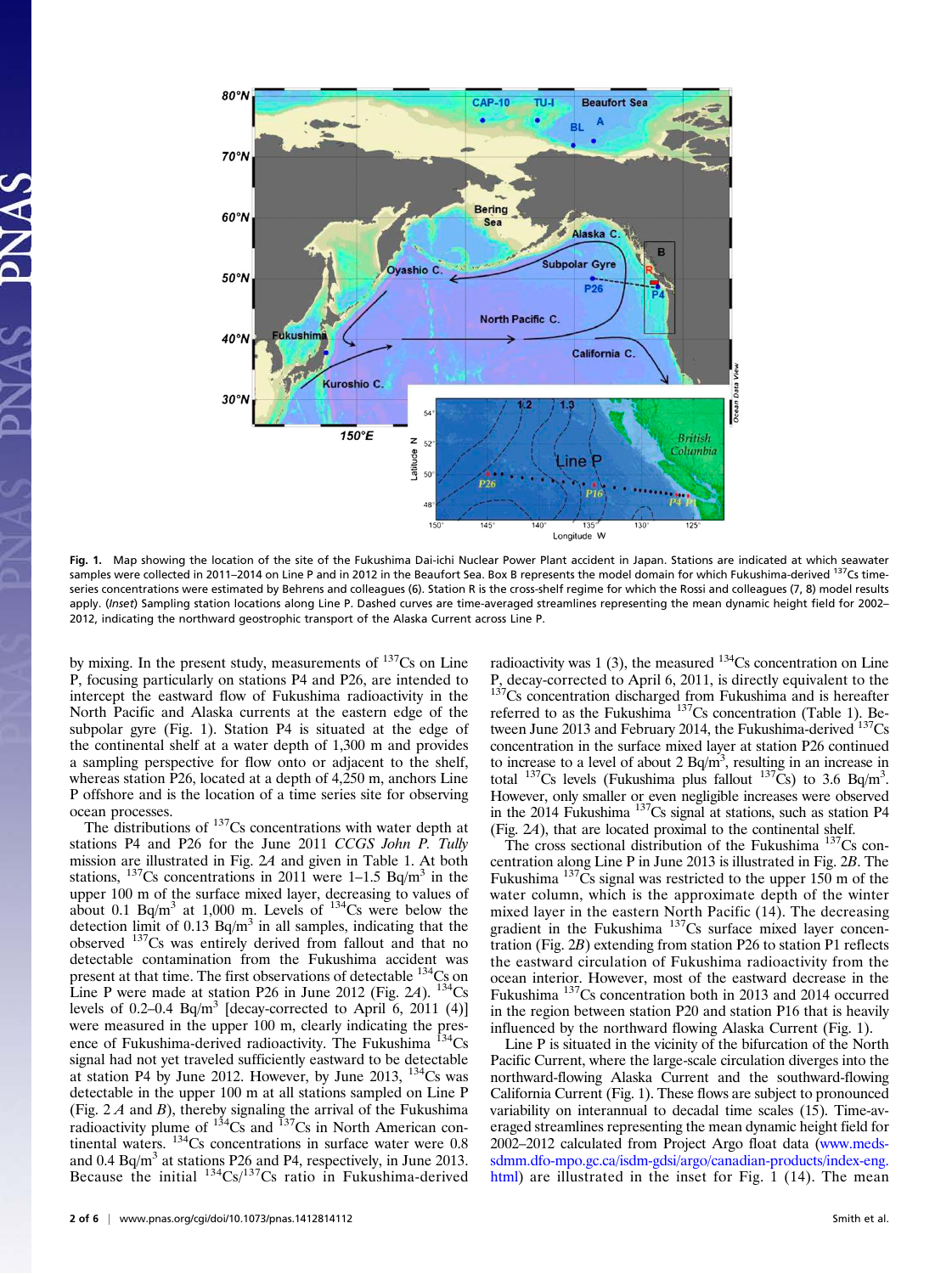

Fig. 2. (A) Water-depth profiles of <sup>134,137</sup>Cs measured at stations P4 and P26 in June 2011, June 2012, June 2013, and February 2014 (from left to right) illustrate the arrival of <sup>134</sup>Cs and <sup>137</sup>Cs from the Fukushima accident on Line P. In 2011, <sup>134</sup>Cs was below the detection limit (dashed line) at both stations, but was measurable (concentrations and detection limit are decay-corrected to April 6, 2011) at station P26 in 2012 and at both stations P4 and P26 in 2013 and 2014. (B) Water-depth section of Fukushima  $137$ Cs concentrations (calculated from decay-corrected  $134$ Cs concentrations) on Line P in June 2013 shows an eastward, decreasing <sup>137</sup>Cs concentration gradient from station P26 to station P1 in the surface mixed layer that reflects <sup>137</sup>Cs transport from Fukushima onto

streamlines are concentrated on the western part of Line P (west of station P15), which on average intercepts the northward geostrophic transport of the Alaska Current with flow speeds of 5–10 cm/s. The streamlines diverge markedly on the eastern side of Line P, which lies generally within the bifurcation zone. The flow in this region is highly variable, and mean currents are weak and difficult to define. The decreasing 137Cs tracer gradient in the surface mixed layer eastward along Line P (Fig. 2B) represents a transition from higher levels in the northward-flowing core of the Fukushima tracer plume to lower levels in the weaker, transitional flow field of the bifurcation zone. This slower eastward flow of the Fukushima signal onto the shelf may explain why the Fukushima  $137$ Cs signal had yet to be detected by mid-2014 in Pacific coastal regions off British Columbia by a Woods Hole Oceanographic Institution crowd sourcing program ([www.ourradioactiveocean.org/\)](http://www.ourradioactiveocean.org/). Seasonally variable winds are also a factor in the exchange of water between the open ocean and the shelf, resulting in a downwelling regime that dominates through most of the year off British Columbia (16). Downwelling tends to enhance, rather than weaken, offshore transport and likely does not contribute to the delayed transport of the Fukushima  $137$ Cs signal onto the shelf along Line P.

the continental shelf. Negligible Fukushima <sup>137</sup>Cs had been transported below 150 m by June 2013.

In contrast to the North Pacific results,  $137\overline{C}s$  concentrations measured in Pacific water collected in the upper 170 m of the Arctic Ocean in September 2012 were in the range (1.1–1.8  $Bq/m<sup>3</sup>$ ) associated with fallout (Table 2).  $<sup>134</sup>Cs$  levels were below</sup> the detection limit (0.13 Bq/m<sup>3</sup>) at all depths at stations A, BL, CAP-10, and TU-1, located in the inflow region for Pacific water entering the Beaufort Sea (Fig. 1). These results indicate that as of September 2012, detectable Fukushima radioactivity had yet to reach the Arctic Ocean by ocean current transport through the Bering Sea. This observation is consistent with the view that the Bering Sea is downstream of Line P in the large-scale ocean circulation pathway of the North Pacific subpolar gyre (17). The higher  $137\text{Cs}$  levels (>2 Bq/m<sup>3</sup>) measured at depths below 200 m (Table 2) represent radionuclide contaminants transported into the Arctic Ocean from the North Atlantic Ocean that were discharged from European nuclear fuel reprocessing plants (18).

#### Discussion

Ocean circulation models (6–8) indicate that the initial spreading of the Fukushima tracer signal was governed by the large-scale horizontal currents and mesoscale eddy fields off Japan in 2011, in conjunction with vertical turbulent mixing. These model simulations reveal a postaccident, broadening tracer patch propelled across the central North Pacific at about 40°N by the North Pacific Current (Fig. 1). The principle component of the tracer field in these simulations reaches the coastal waters of North America in several years and eventually occupies a broad region of the eastern North Pacific from Alaska to California. The Line P time series for surface water concentrations of Fukushima <sup>137</sup>Cs at stations P4 and P26 is compared with the results of two model simulations (6–8) of the lateral dispersion of the Fukushima tracer plume off British Columbia in Fig. 3. Behrens and colleagues  $(6)$  predicted Fukushima<sup>137</sup>Cs concentrations to first become measurable in the surface mixed layer of the area defined by Box B in Fig. 1 in 2015, 2 y after Fukushima <sup>137</sup>Cs was detected at station P4. In contrast, Rossi and colleagues (7, 8) predicted the arrival of Fukushima  $137Cs$  in surface water at station R, a 300-km-wide coastal band at 49°N (Fig. 1), to occur in early 2013. The model simulation reported by Rossi and colleagues (7, 8) is in good agreement with the timing of the initial detection of the Fukushima<sup>137</sup>Cs signal at the nearby location of station P4 (Fig. 3). Rossi and colleagues (7) had initially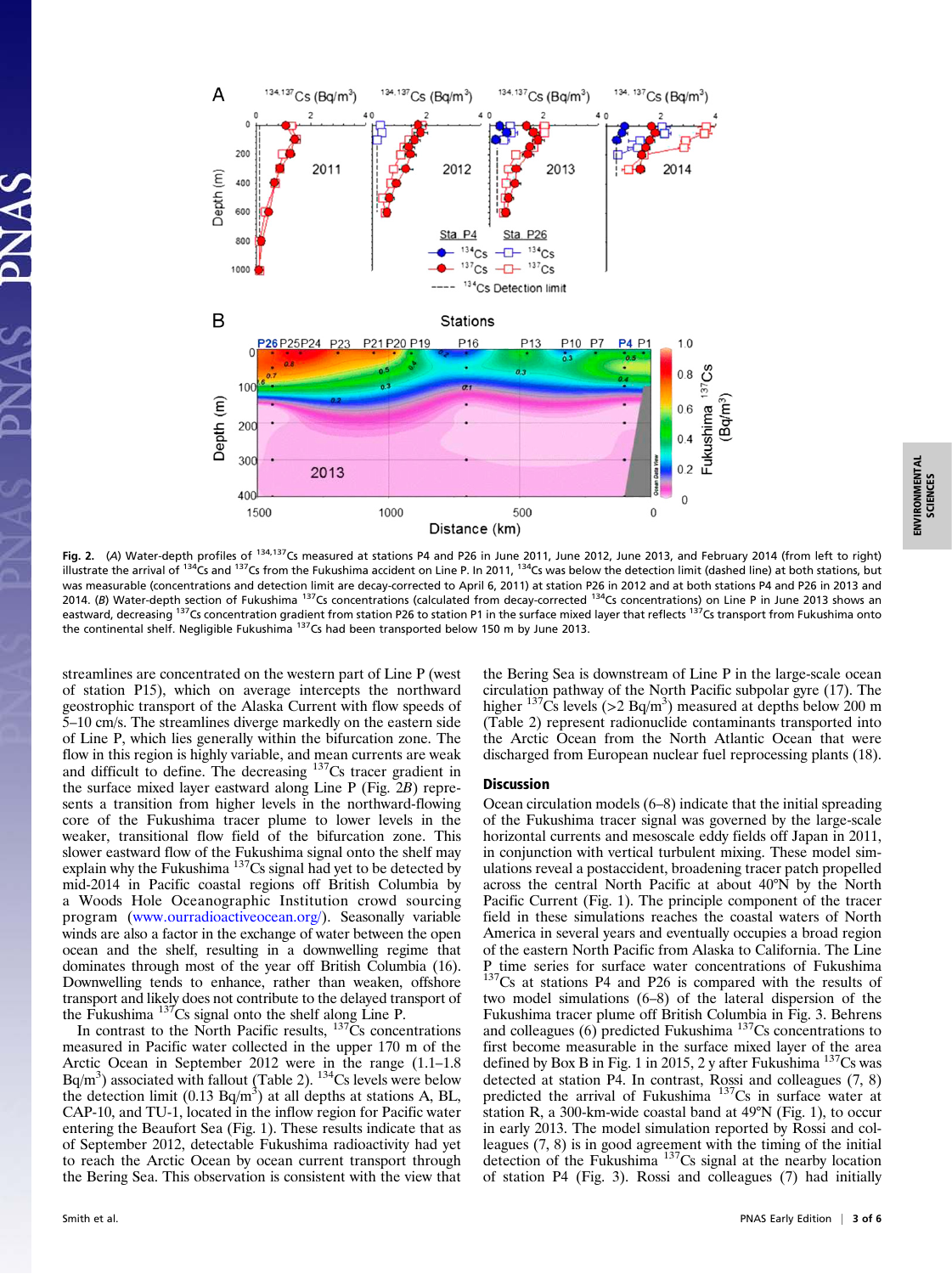| Mission and depth, m | <b>Station P4</b>              |                                    | <b>Station P26</b>             |                                    |
|----------------------|--------------------------------|------------------------------------|--------------------------------|------------------------------------|
|                      | Total 137Cs, Bq/m <sup>3</sup> | Fukushima 137Cs, Bq/m <sup>3</sup> | Total 137Cs, Bq/m <sup>3</sup> | Fukushima 137Cs, Bq/m <sup>3</sup> |
| June 2011            |                                |                                    |                                |                                    |
| 5                    | $1.09 \pm 0.14$                | bd                                 | $1.28 \pm 0.19$                | bd                                 |
| 100                  | $1.42 \pm 0.20$                | bd                                 | $1.46 \pm 0.13$                | bd                                 |
| 200                  | $1.25 \pm 0.16$                | bd                                 | $0.96 \pm 0.14$                | bd                                 |
| 300                  | $0.88 \pm 0.14$                | bd                                 | $0.86 \pm 0.13$                | bd                                 |
| 400                  | $0.68 \pm 0.10$                | bd                                 | $0.68 \pm 0.10$                | bd                                 |
| 600                  | $0.47 \pm 0.08$                | bd                                 | $0.34 \pm 0.08$                | bd                                 |
| 800                  | $0.20 \pm 0.06$                | bd                                 | $0.17 \pm 0.05$                | bd                                 |
| 1000                 | $0.10 \pm 0.04$                | bd                                 | $0.11 \pm 0.05$                | bd                                 |
| June 2012            |                                |                                    |                                |                                    |
| 5                    | $1.69 \pm 0.25$                | bd                                 | $1.84 \pm 0.15$                | $0.30 \pm 0.16$                    |
| 50                   | $1.78 \pm 0.26$                | bd                                 | $1.63 \pm 0.14$                | $0.36 \pm 0.13$                    |
| 100                  | $1.58 \pm 0.20$                | bd                                 | $1.34 \pm 0.11$                | $0.19 \pm 0.07$                    |
| 150                  | $1.35 \pm 0.22$                | bd                                 | $1.18 \pm 0.15$                | bd                                 |
| 200                  | $1.41 \pm 0.22$                | bd                                 | $0.87 \pm 0.17$                | bd                                 |
| 300                  | $1.24 \pm 0.25$                | bd                                 | $0.79 \pm 0.11$                | bd                                 |
| 400                  | $0.90 \pm 0.12$                | bd                                 | $0.70 \pm 0.12$                | bd                                 |
| 500                  | $0.60 \pm 0.16$                | bd                                 | $0.40 \pm 0.09$                | bd                                 |
| 600                  | $0.56 \pm 0.07$                | bd                                 | $0.48 \pm 0.10$                | bd                                 |
| June 2013            |                                |                                    |                                |                                    |
| 0                    | $1.38 \pm 0.13$                | $0.38 \pm 0.14$                    | $2.01 \pm 0.18$                | $0.76 \pm 0.12$                    |
| 50                   | $1.63 \pm 0.18$                | $0.64 \pm 0.15$                    | $2.01 \pm 0.31$                | $0.79 \pm 0.23$                    |
| 100                  | $1.79 \pm 0.22$                | $0.23 \pm 0.16$                    | $1.75 \pm 0.14$                | $0.53 \pm 0.21$                    |
| 150                  | $1.50 \pm 0.16$                | bd                                 | $1.62 \pm 0.18$                | bd                                 |
| 200                  | $1.42 \pm 0.22$                | bd                                 | $0.97 \pm 0.13$                | bd                                 |
| 300                  | $1.00 \pm 0.19$                | bd                                 | $0.71 \pm 0.14$                | bd                                 |
| 400                  | $0.95 \pm 0.19$                | bd                                 | $0.62 \pm 0.17$                | bd                                 |
| 500                  | $0.72 \pm 0.16$                | bd                                 | $0.57 \pm 0.13$                | bd                                 |
| 600                  | $0.61 \pm 0.15$                | bd                                 | $0.51 \pm 0.15$                | bd                                 |
| February 2014        |                                |                                    |                                |                                    |
| 0                    | $1.65 \pm 0.14$                | $0.66 \pm 0.14$                    | $3.64 \pm 0.29$                | $2.03 \pm 0.30$                    |
| 50                   | $1.79 \pm 0.15$                | $0.58 \pm 0.18$                    | $3.58 \pm 0.28$                | $2.11 \pm 0.25$                    |
| 100                  | $1.60 \pm 0.16$                | $0.38 \pm 0.14$                    | $2.89 \pm 0.17$                | $1.21 \pm 0.41$                    |
| 150                  | $1.44 \pm 0.15$                | bd                                 | $2.84 \pm 0.20$                | $1.12 \pm 0.36$                    |
| 200                  | $1.29 \pm 0.15$                | bd                                 | $1.37 \pm 0.13$                | $0.41 \pm 0.11$                    |
| 300                  | $1.25 \pm 0.16$                | bd                                 | $0.81 \pm 0.26$                | bd                                 |

Table 1. Time series for total <sup>137</sup>Cs and Fukushima <sup>137</sup>Cs results ( $\pm 2$  sigma uncertainties) for given water depths for stations P4 (longitude 126.67°W; latitude 48.67°N) and P26 (longitude 145.00°W; latitude 50.00°N)

Fukushima <sup>137</sup>Cs is calculated from <sup>134</sup>Cs measurement, as outlined in the text. All data are decay-corrected to April 6, 2011. <sup>134</sup>Cs levels below the detection limit of 0.13 Bq/m<sup>3</sup> at the time of measurement are listed as bd.

predicted Fukushima<sup>137</sup>Cs concentrations to increase rapidly to a value of  $27$  Bq/m<sup>3</sup> at station R by 2015. However, they have recently downscaled their results by a factor of 10 (8) to levels that are in good agreement with the Line P measurements (Fig. 3). The time series of Rossi and colleagues  $(7, 8)$  for Fukushima  $137\text{Cs}$  slightly lags the measured values at the ocean interior location, station P26, and slightly leads the time series at station P4. The revised simulation of Rossi and colleagues (7, 8) indicates that a maximum Fukushima <sup>137</sup>Cs level of  $2.8$  Bq/m<sup>3</sup> will be attained at station R in 2015.

SVNAS PNAS

Estimates of the total Fukushima  $137Cs$  input into the ocean vary widely from 3.5 PBq  $(19)$  to 27 PBq  $(20)$ , most of which are based on a combination of numerical analyses and direct observations. Recent estimates of the Fukushima release into the ocean of 14.5 PBq (21) and 16.2 PBq (22), based on higherresolution simulations, tend to favor a source strength intermediate between those used in the model simulations reported by Behrens and colleagues (6) and those reported by Rossi and colleagues (7, 8). The agreement of the magnitude of the  $137Cs$ signal in the model simulations with the experimental results on Line P (Fig. 3) is consistent with the latter estimates (21, 22) of the Fukushima inputs.

The Line P data generally conform to measurements of the magnitude and timing for the eastward transport of the main Fukushima radioactivity plume by Aoyama and colleagues (5). They defined the leading edge of the Fukushima <sup>137</sup>Cs plume by the  $10$  Bq/m<sup>3</sup> iso-concentration front based on samples collected in the central North Pacific in 2011–2012. Their results revealed a Fukushima <sup>137</sup>Cs signal decreasing approximately exponentially with time by mixing with a time constant of 6 mo as the radioactivity plume was transported eastward across the Pacific at a speed of about 8 cm/s (5). This propagation speed is comparable to zonal geostrophic current velocities in the core of the North Pacific Current of 5–6 cm/s (15). At this rate of transport, the leading edge of the Fukushima plume would have arrived at Line P several months after the June 2013 Line P sampling mission, with a  $137$ Cs concentration reduced by mixing to a level of  $1-3$  Bq/m<sup>3</sup>, which is in general agreement with the range of concentrations measured at stations P4 and P26 in 2013 and 2014 (Table 1).

Public concerns have focused on the eventual magnitude of the Fukushima radioactivity signal in the ocean and the effect of this radioactivity on marine organisms. Given that the  $137Cs$ fallout background averages about  $1.2$  Bq/m<sup>3</sup> in surface water on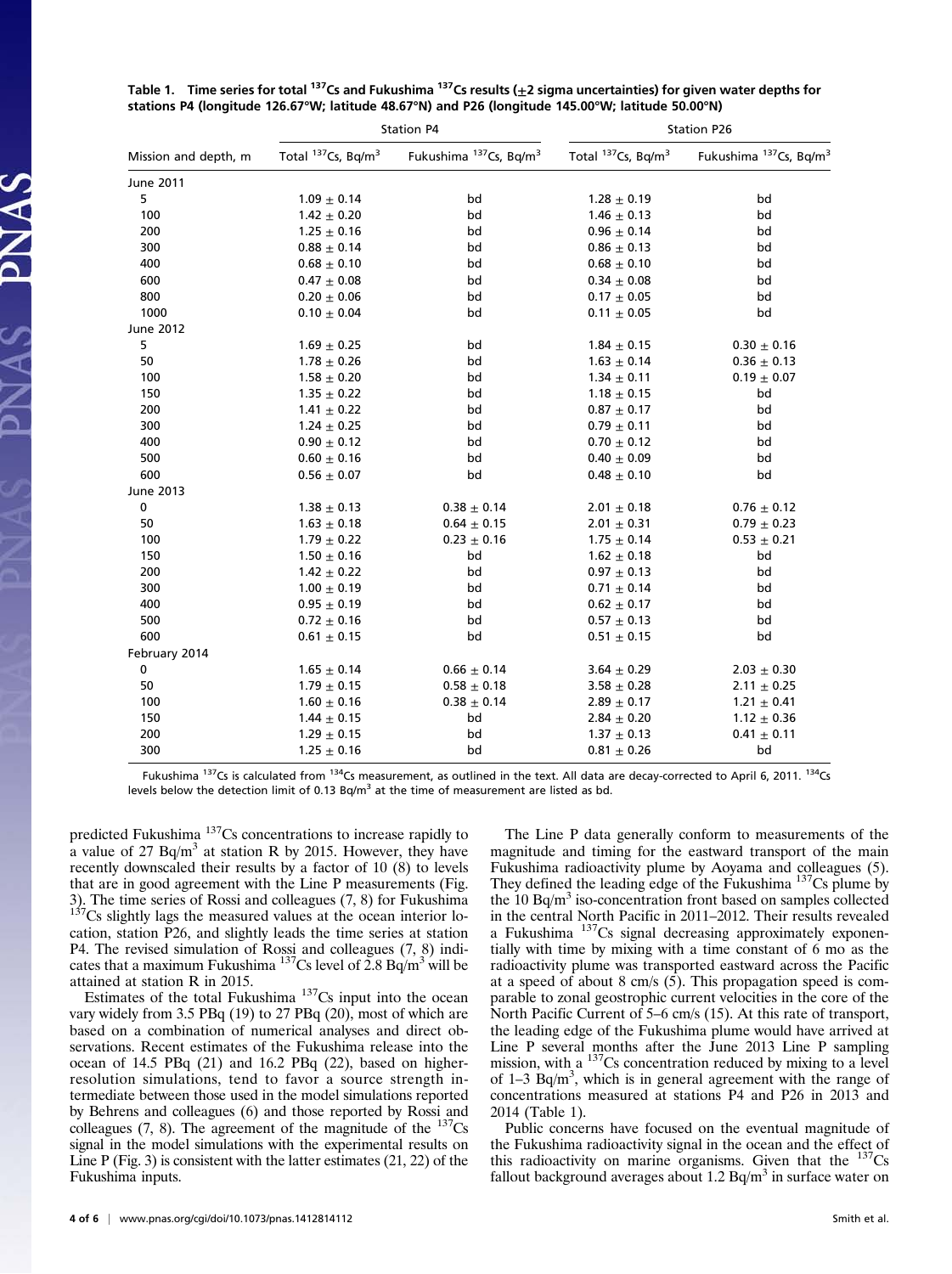Table 2.  $137$ Cs results ( $\pm$ 2 sigma uncertainties) for water samples collected in the Arctic Ocean in September 2012

| Station         | Depth, m | Longitude, °W | Latitude, °N | $137$ Cs, Bq/m <sup>3</sup> |
|-----------------|----------|---------------|--------------|-----------------------------|
| BL <sub>2</sub> | 5        | 151.773       | 71.388       | $1.16 \pm 0.31$             |
| BL <sub>2</sub> | 51       | 151.773       | 71.388       | $1.60 \pm 0.38$             |
| BL <sub>2</sub> | 161      | 151.773       | 71.388       | $1.23 \pm 0.32$             |
| TU1             | 5        | 160.261       | 76.016       | $1.54 \pm 0.37$             |
| TU <sub>1</sub> | 72       | 160.261       | 76.016       | $1.56 \pm 0.23$             |
| TU1             | 207      | 160.261       | 76.016       | $1.75 \pm 0.24$             |
| <b>CAP-10</b>   | 6        | 175.292       | 76.018       | $1.49 \pm 0.15$             |
| <b>CAP-10</b>   | 30       | 175.292       | 76.018       | $1.80 \pm 0.29$             |
| <b>CAP-10</b>   | 168      | 175.292       | 76.018       | $1.73 \pm 0.26$             |
| A               | 7        | 144.702       | 72.611       | $1.21 \pm 0.16$             |
| A               | 51       | 144.702       | 72.611       | $1.06 \pm 0.34$             |
| A               | 102      | 144.702       | 72.611       | $1.70 \pm 0.22$             |
| A               | 203      | 144.702       | 72.611       | 4.10 $\pm$ 0.40             |
| A               | 405      | 144.702       | 72.611       | 4.30 $\pm$ 0.42             |
| A               | 608      | 144.702       | 72.611       | $4.00 + 0.48$               |
| A               | 810      | 144.702       | 72.611       | $3.50 \pm 0.51$             |
| A               | 1015     | 144.702       | 72.611       | $3.10 \pm 0.52$             |

 $134$ Cs levels were below the detection limit of 0.13 Bq/m<sup>3</sup> in all samples.

Line P, levels of Fukushima-derived <sup>137</sup>Cs in February 2014 can be viewed as ranging from 170% of the fallout background at station P26 to 75% of fallout levels at station P4. Comparison with the history of atmospheric fallout in surface water in the North Pacific (inset, Fig. 3) indicates that total <sup>137</sup>Cs values (Fukushima-derived plus fallout  $137Cs$ ) predicted for the models of Behrens and colleagues (6) and Rossi and colleagues (7, 8) with maximum values<br>in the 3–5 Bq/m<sup>3</sup> range would return  $137$ Cs levels in continental shelf regimes in the northeast Pacific Ocean to those fallout levels that prevailed during the 1980s. On the basis of a comparison of results between stations P26 and P4 (Fig. 2 and 3), it appears that  $137<sup>137</sup>Cs$  levels in the interior of the Northeast Pacific may approach values greater than those on the continental shelf. However, these concentrations of 137Cs in the Northeast Pacific Ocean are well below Canadian guidelines for drinking water quality, for which the maximum acceptable concentration of  $137Cs$  in drinking water is  $10,000 \text{ Bq/m}^3$ .

The potential effect of these predicted increases in  $137Cs$ seawater concentrations on marine organisms can be evaluated using the concentration factor approach used by Kryshev and colleagues (23) in the postaccident marine environment at Fukushima. Radioactive cesium in fish is excreted through osmotic pressure regulation and elimination, so it does not bioaccumulate indefinitely. Instead, the  $137Cs$  concentration in fish tissue attains a steady-state value under conditions in which the  $137Cs$  concentration in seawater remains constant. The  $137Cs$ concentration in fish tissue can then be characterized by a concentration factor which is a dimensionless parameter defined as the  $^{137}Cs$  concentration (Bq/kg) in the fish tissue divided by the  $t_{\text{137}}$ Cs concentration (Bq/kg) in ambient seawater. The recommended literature value for the concentration factor for <sup>137</sup>Cs in fish of 100 (24) can be used together with the maximum projected seawater concentration for  $137Cs$  of 5 Bq/m<sup>3</sup> to give a predicted  $^{137}$ Cs concentration in fish of 0.5 Bq/kg (wet weight) or 2.5 Bq/kg (dry weight). This predicted level is several times greater than the fallout background levels of  $137Cs$  in fish in the North Pacific typified by the pre-Fukushima value of 1.0 Bq/kg (25) for Bluefin tuna off California. The internal radiation dose rate to fish is the product of the  $137Cs$  concentration in fish and the internal dose conversion factor  $[1.8 \times 10^{-4} \mu G/h/Bq/kg (26)]$ . The internal radiation dose calculated using the earlier predicted  $137Cs$  concentration in fish for maximum Fukushima levels in seawater yields a value of  $4.5 \times 10^{-4}$  µGy/h. (450 ×  $10^{-12}$  Gy/h) for



**ENVIRONMENTAL**<br>SCIENCES ENVIRONMENTAL SCIENCES

fish in the eastern North Pacific. This predicted exposure level is many orders of magnitude less than the baseline safe level of 420 results correspond to  $137$ Cs concentrations in surface mixed layer water predicted by Behrens and colleagues (6) (blue curve) for Box B in Fig. 1 and Rossi and colleagues (7, 8) (cyan curve) for cross shelf regime R in Fig. 1. Inset shows the ocean model simulations for 137Cs (including an additional fallout background of 1.2 Bq/m<sup>3</sup>), which are compared with the historical record for <sup>137</sup>Cs fallout levels (brown symbols) in surface waters of the North Pacific Ocean.

and P26 are illustrated for sampling dates on the bottom axis. Fukushima <sup>137</sup>Cs was below the detection limit (illustrated by arrows) in 2011 but was measurable at station P26 in 2012 and measurable at both stations in 2013. Model

μGy/h, below which harmful effects are not expected at either the aquatic ecosystem or the population level  $(27)$ . Fisher and colleagues (28) calculated the effective radiologic dose to humans from the consumption of Bluefin tuna having levels of about 6 Bq/kg of 137Cs resulting form contamination from Fukushima. They noted that the dose to humans was only about 7% and 0.2% of the dose from the natural radionuclides  $40$ K and  $210$ Po in the fish, which is comparable to the dose commonly received from naturally occurring radionuclides in many other food items, and only a small fraction of doses from other background sources. These results indicate that future projected levels of 137Cs in seawater in the Northeast Pacific Ocean are well below levels posing a threat to human health or the environment.

#### Methods

During oceanographic missions of the CCGS John P. Tully and the CCGS Louis S. St. Laurent in the North Pacific and Arctic oceans, respectively, large-volume ( $\approx$  60 L) water samples were collected to depths of 1,000 m and then passed through potassium cobalt ferrocyanide resin columns to selectively extract Cs isotopes from seawater (10). Column extraction efficiencies are generally greater than 96%, as determined using spiked yield tracers (10, 18), with resin columns arranged in series. The isotopes <sup>137</sup>Cs and <sup>134</sup>Cs were subsequently measured on the oven-dried potassium cobalt ferrocyanide resins in the laboratory, using high-purity Ge well detectors (10). All data were decay-corrected to the time, April 6, 2011, of maximum discharge from Fukushima, following Buesseler and colleagues (4). Detection limits for <sup>137</sup>Cs and  $^{134}$ Cs were generally 0.10 and 0.13 Bq/m<sup>3</sup>, respectively. Detector efficiencies were measured using National Institute of Standards and Technology and National Bureau of Sciences (NBS) calibration standards (e.g., NBS 4350B river sediment) and International Atomic Energy Agency reference materials. Hydrographic results for the Line P cruises are available at [linep.](http://linep.waterproperties.ca) [waterproperties.ca.](http://linep.waterproperties.ca)

ACKNOWLEDGMENTS. We thank the officers and crews of the CCGS John P. Tully and CCGS Louis S. St. Laurent for their assistance in sample collection and G. Forwarczna (Fisheries and Oceans Canada) and R. Kelly (University of Rhode Island) for their laboratory and field assistance. We also thank two anonymous reviewers and P. Cummins (Fisheries and Oceans Canada) for their insights and helpful comments. S.B.M. acknowledges funding support from the National Science Foundation (OCE-0926311).